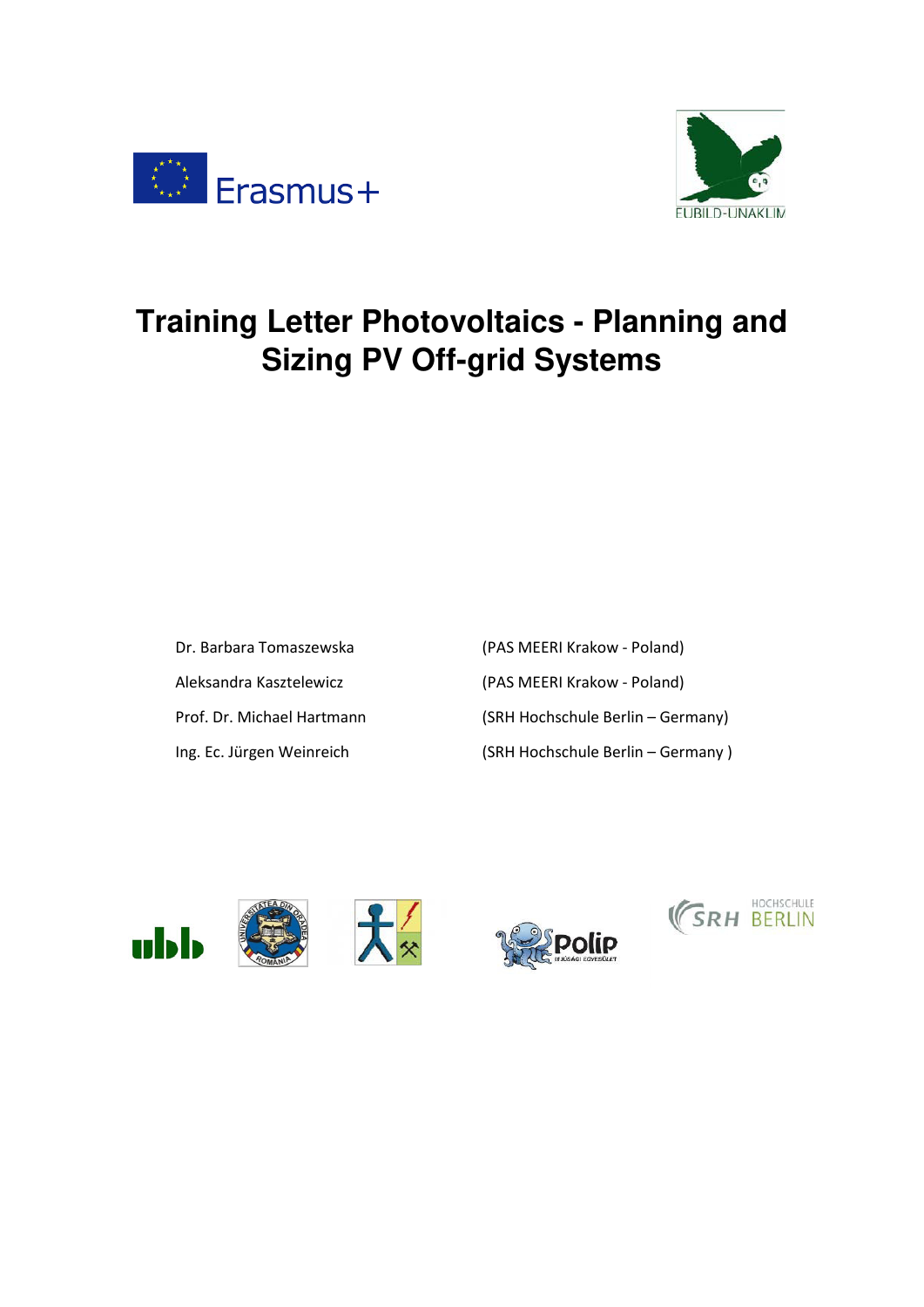#### **Training Letter Photovoltaics - Planning and Sizing PV Off-grid Systems**

PV off-grid systems consist of

- **Photovoltaic modules** which directly convert the solar energy into electrical power given in **Watt (W)**. The modules operate at a given **voltage U (in Volt)** and provide an **electric current I (in Ampere)**. The relation between these quantities is **P = U I**.
- The **batteries** to store the energy produced by the photovoltaic modules. The capacity of the battery is given in **Ah (Amperehours)**.
- The **charge controller** to protect the battery from overcharging by the photovoltaic modules when strong sun light and from deep discharging by the loads (lead acid solar batteries should not be discharged more than 50% since otherwise the lifetime decreases significantly). The power of the charge controller is given by its **Amperage in Ampere (A)**.
- The **inverter** to convert the 12VDC (or higher like 24 VDC or 48 VDC) from the batteries to 230 VAC. The power of the inverter is determined by its **Wattage in Watt (W)**.

The following steps show how to determine the size, i.e. the relevant parameters described above, of the single components.

#### **Sizing Off-grid PV Systems**

**A)** Analyse the energy consumption of all loads like lamps, TV, etc.

#### **Example**

| Loads                                  | Voltage  | <b>DC Power</b> | <b>AC Power</b> | <b>Daily</b>   | <b>Daily</b><br>energy |
|----------------------------------------|----------|-----------------|-----------------|----------------|------------------------|
|                                        | U (Volt) | $P_{DC}$ (Watt) | $P_{AC}$ (Watt) | operation time | consumption            |
|                                        |          |                 |                 | (h)            | $E$ (Wh/d)             |
| -12<br>$\mathbf{2}$<br><b>LED</b><br>a | 12 or 24 | $2*12 = 24$     |                 | 3              | 72                     |
| W<br>living<br>in.                     |          |                 |                 |                |                        |
| area                                   |          |                 |                 |                |                        |
| <b>LED</b><br>12<br>a                  | 230      |                 | $1*12 = 12$     | 3              | 36                     |
| W<br>in                                |          |                 |                 |                |                        |
| workshop                               |          |                 |                 |                |                        |
| Refrigerator                           | 230      |                 | 50              |                | 300                    |
| TV Set                                 | 230      |                 | 50              | 2              | 100                    |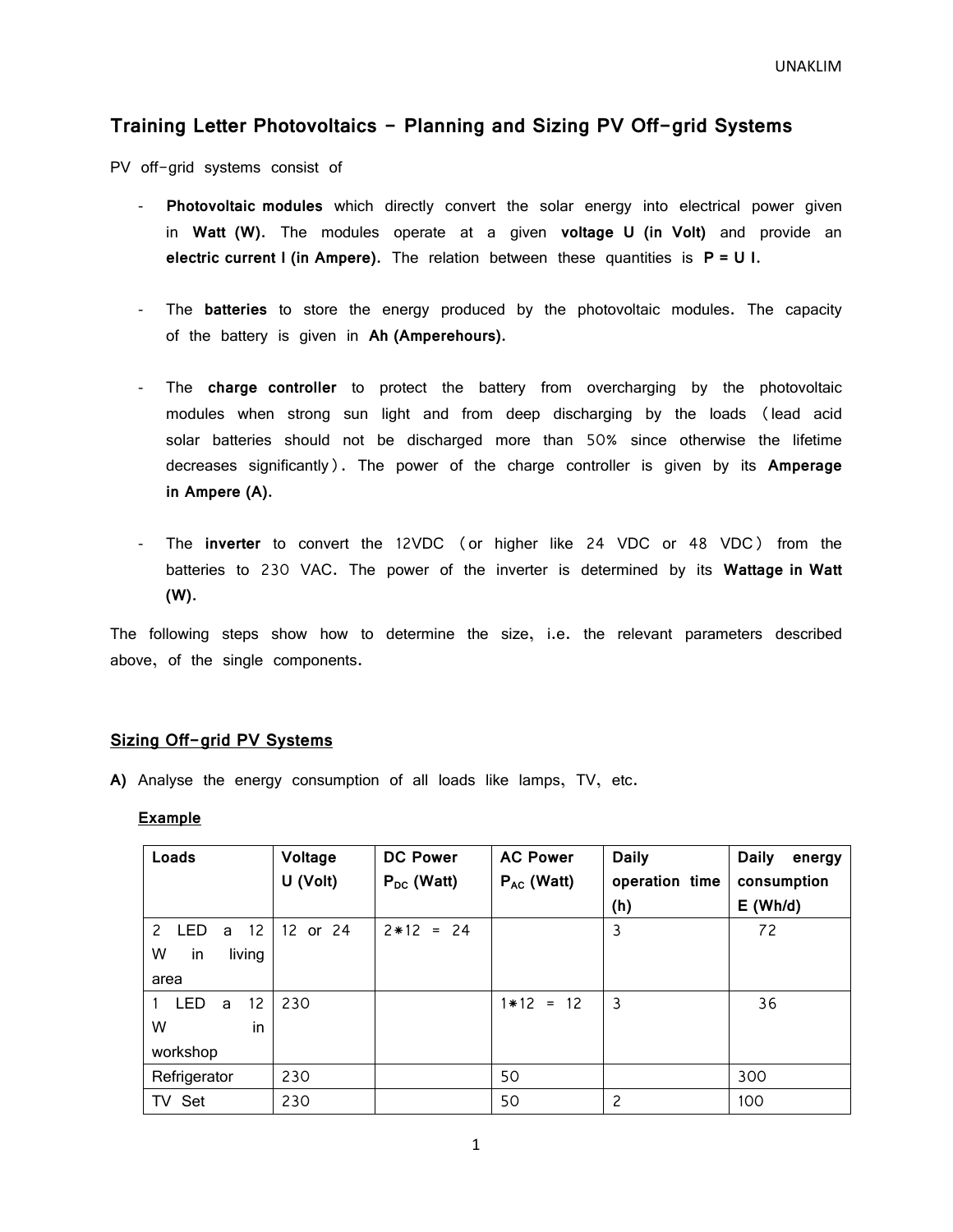| Water<br>pump | 230 |    | 60  | 180 |
|---------------|-----|----|-----|-----|
| Laptop        | 230 |    | 50  | 250 |
| <b>Total</b>  |     | 24 | 222 | 938 |

To execute this system and to supply all loads with power a total system power of  $24 \text{ W } + 222 \text{ W } = 246 \text{ W }$  and energy supply of 938 Wh will be needed.

These both quantities determine the necessary size of the components of the off-grid PV system as follows.

#### **B) System voltage and size of the charge controller**

Standard charge controllers operate at 12 V or 24 V and have to be selected according to the maximum Amperage given by

$$
I = \frac{P}{U} = \frac{246 \, W}{12V} = 20.5 \, A
$$

if we operate at 12 V. To have a reserve (recommended 25%) we would choose a charge controller of 30A at 12 V.

If we decide to operate at 24 V we get instead

$$
I = \frac{P}{U} = \frac{246 \text{ W}}{24 \text{V}} = 10.25 \text{ A}
$$

and we can choose a charge controller of 15 A at 24 V.

**Note: Here, the initial sizing of the charge controller was only done by considering the load side. At the end this value has to be checked also with the PV side. Both values must be smaller than the rated amperage of the charge controller chosen.** 

#### **C) Size of the battery**

We assume a depth of discharging of average  $50\%$  (DoD = 0.5) since otherwise the lifetime of the battery would decrease. Furthermore, cloudy days have to be buffered (typical 3days, factor D = 3). The battery capacity in Amperehours (Ah) is then estimated according to

$$
C = \frac{D \times E}{U \times DoD}
$$

 $DoD - Depth$  of Discharging (average  $0.5$ )

 $D$  – number of cloudy reserve days (in d), also called autonomy days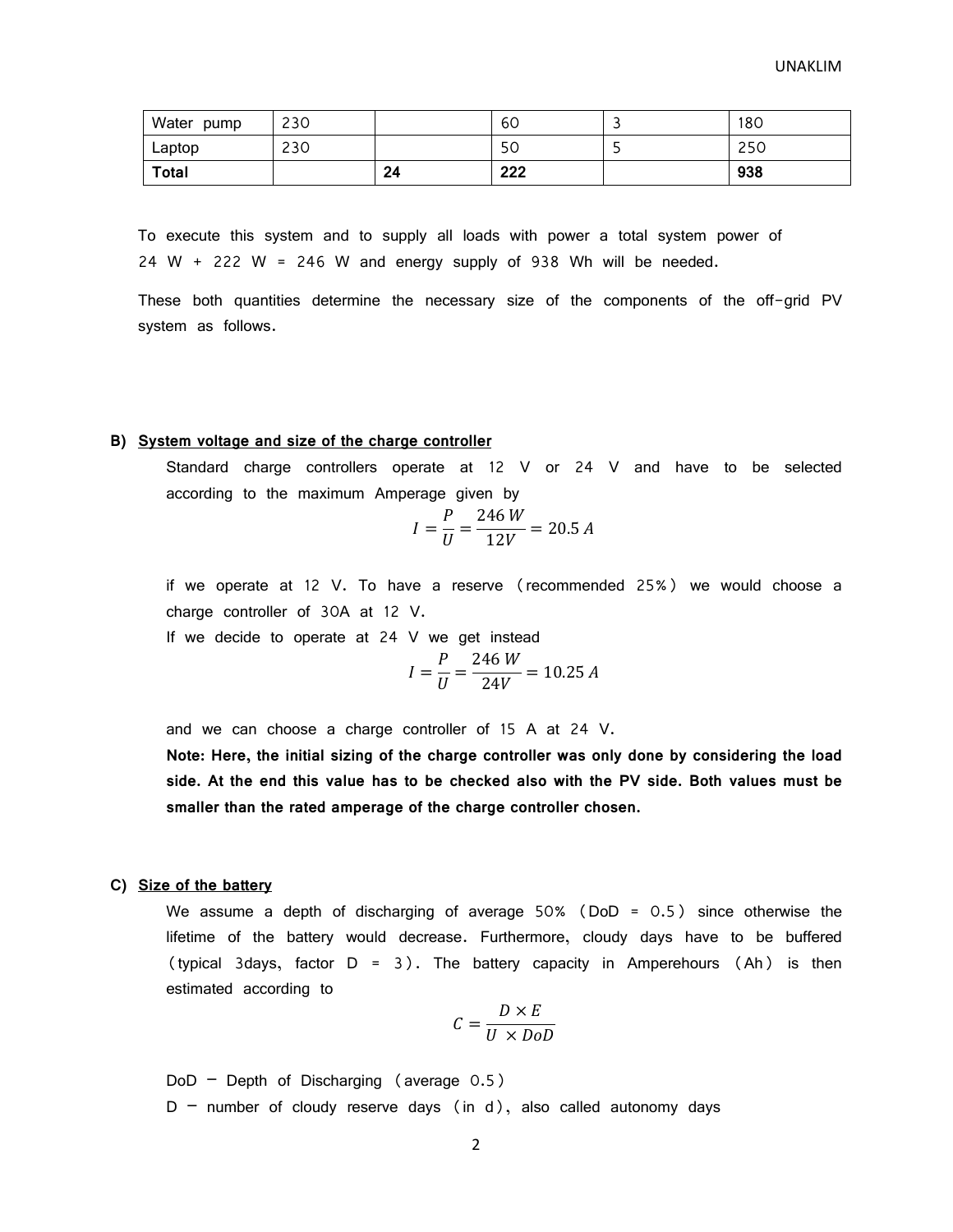$E -$  energy demand (in Wh/d)  $U -$  voltage (typical 12 V, 24 V, 48 V)

#### **Example:**

$$
C = \frac{3 d \times 938 Wh/d}{12V \times 0.5} = 469 Ah
$$

if we operate at 12 V. One could take e.g. 4 batteries of 120 Ah all connected parallel. (recommendation: One should not connect more than 4 batteries parallel).

If we decide to operate at 24 V we obtain

$$
C = \frac{3 d \times 938 Wh/d}{24V \times 0.5} = 234.5 Ah
$$

In this case one could install two parallel connected strings of batteries which are in series in each string.

#### **D) Dimensioning of the inverter:**

All loads operating at 230 V have to be supplied by an inverter, in total 222 Watt. A typical inverter size is 300 Watt. There are inverters for 12  $V_{DC}$  as well as 24  $V_{DC}$ input voltage.

#### **E) Sizing of the PV module:**

The size of the PV module is estimated according to

$$
P_{Peak} = \frac{E}{(1 - V_{temp}) (1 - V_{sys}) E_{d,0}} = \frac{E}{E_d}
$$

with

 $E -$  Energy demand in kWh

 $E_{d,0}$  – Average daily solar irradiation in kWh for a 1 kWp reference module obtained from a data base

 $V_{temp}$  – Average losses of the module due to temperature effects (the higher the temperature the lower the efficiency of the module).

 $V_{sys}$  - Overall system losses (typical 14% = 0.14) comprising Ohmic losses of the connecting wires, losses of the charge controller, inverter and batteries and potentially losses of the PV modules if they don't operate at the MPP.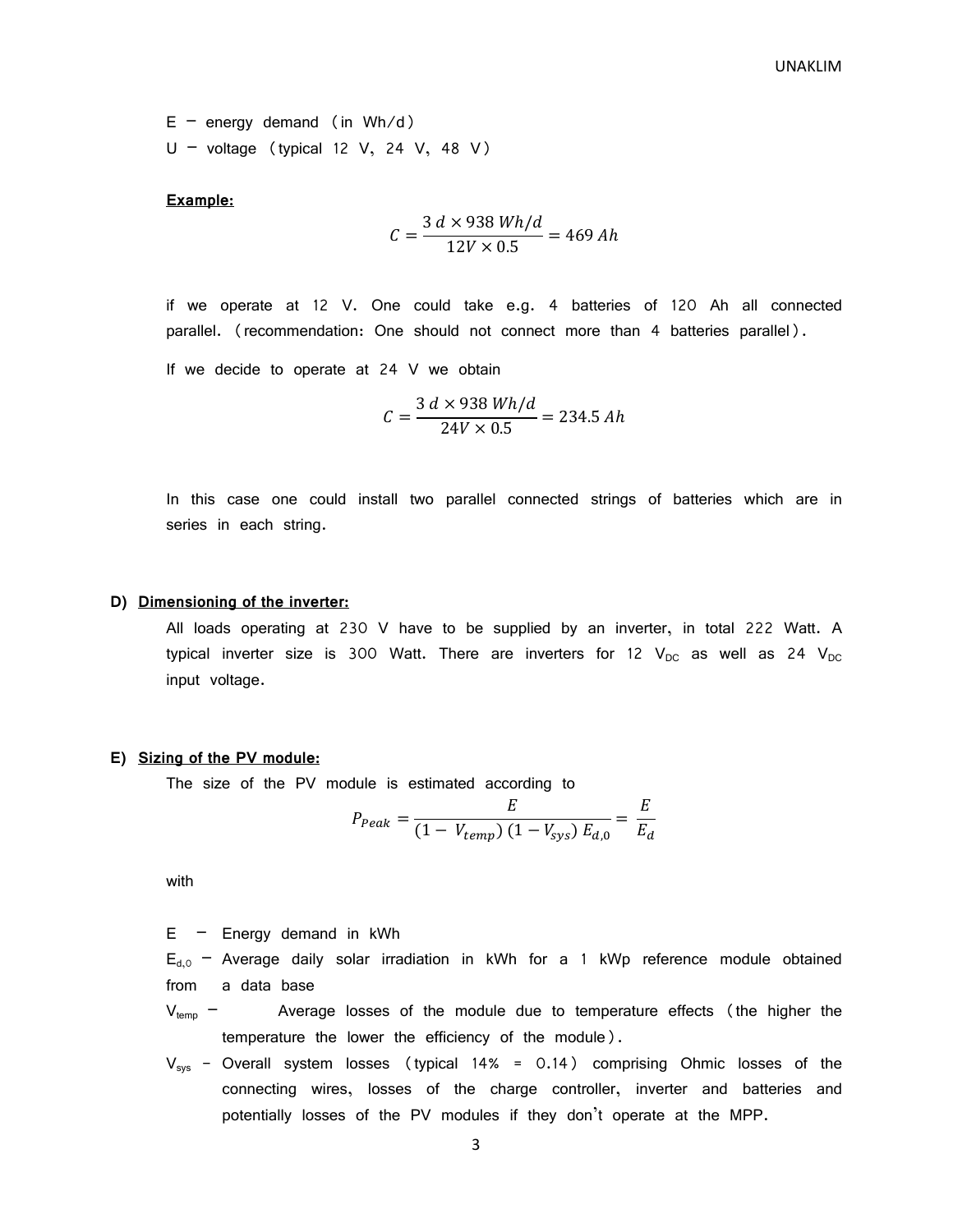In  $E_d$  in the second formula above all losses ( $V_{temp}$  and  $V_{Sys}$ ) are already taken into account, i.e.

$$
E_d = (1 - V_{temp})(1 - V_{sys})E_{d,0}
$$

If using PVGIS as a data base  $\frac{http://re.jrc.ec.europa.eu/pvgis/}{http://re.jrc.ec.europa.eu/pvgis/},$  the losses can be specified in the input matrix (see example below) and  $E_d$  is immediately obtained in the output.

#### **Example:**

Using PVGIS we can choose regions in Europe or Africa-Asia to obtain the irradiation data. For Tema (Ghana), the following input data are specified in the "PV Estimation" on the right hand side of the input mask (see screen view below):

- Radiation Data Base as given
- PV technology: Crystalline Silicon
- Installed PV Peak Power: 1 kWp
- Estimated System Losses: 14% (this is  $V_{sys}$  in the formula above)
- Mounting Position: Building integrated
- Slope: Optimize slope
- Tracking option are not considered (leave it free)
- Output option: Web or Text or Pdf

Note that the temperature loss  $(V_{temp})$  is automatically included in PVGIS.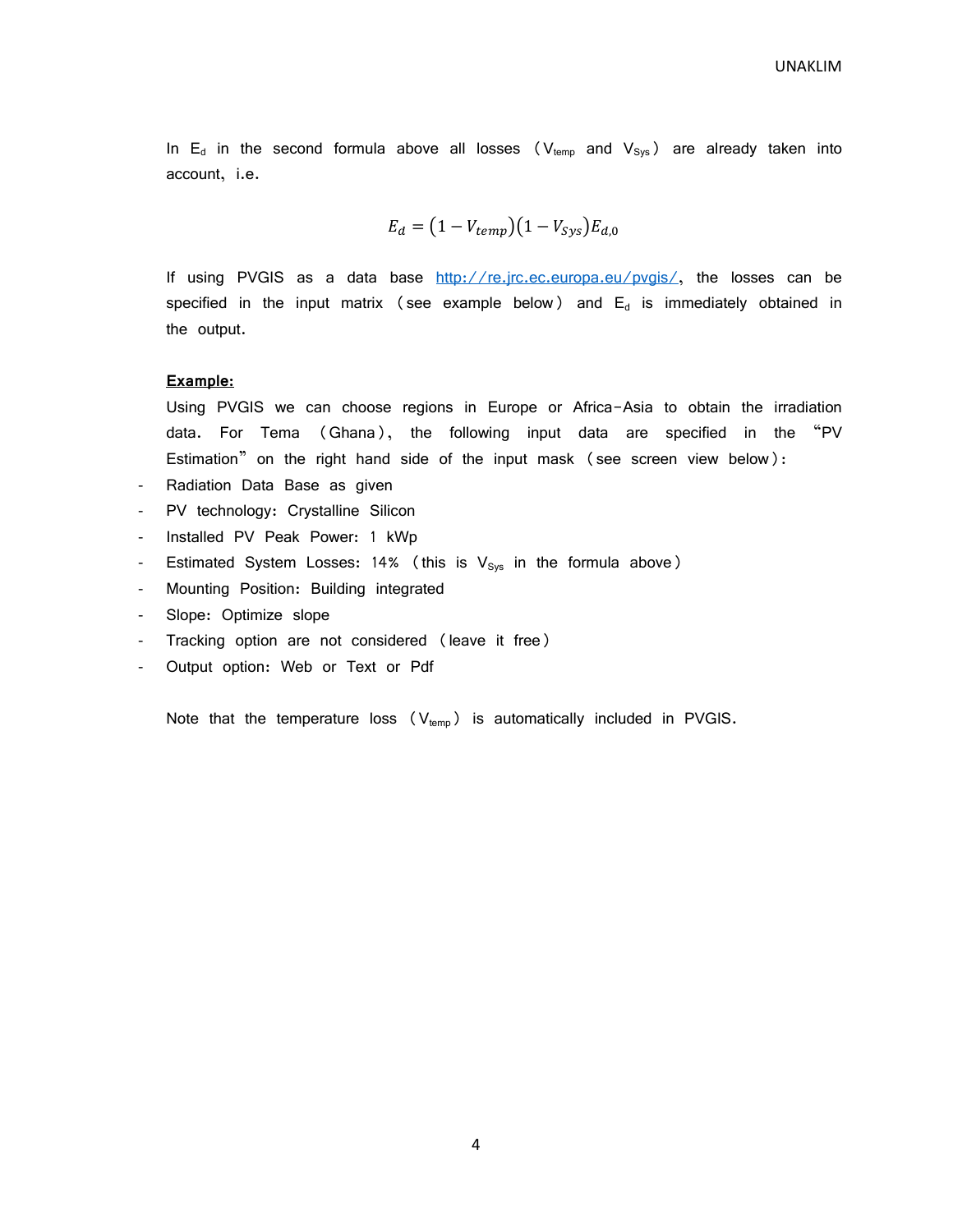#### UNAKLIM



Ed: Average daily electricity production from the given system (kWh)

Em: Average monthly electricity production from the given system (kWh)

Hd: Average daily sum of global irradiation per square meter received by the modules of the given system (kWh/m2)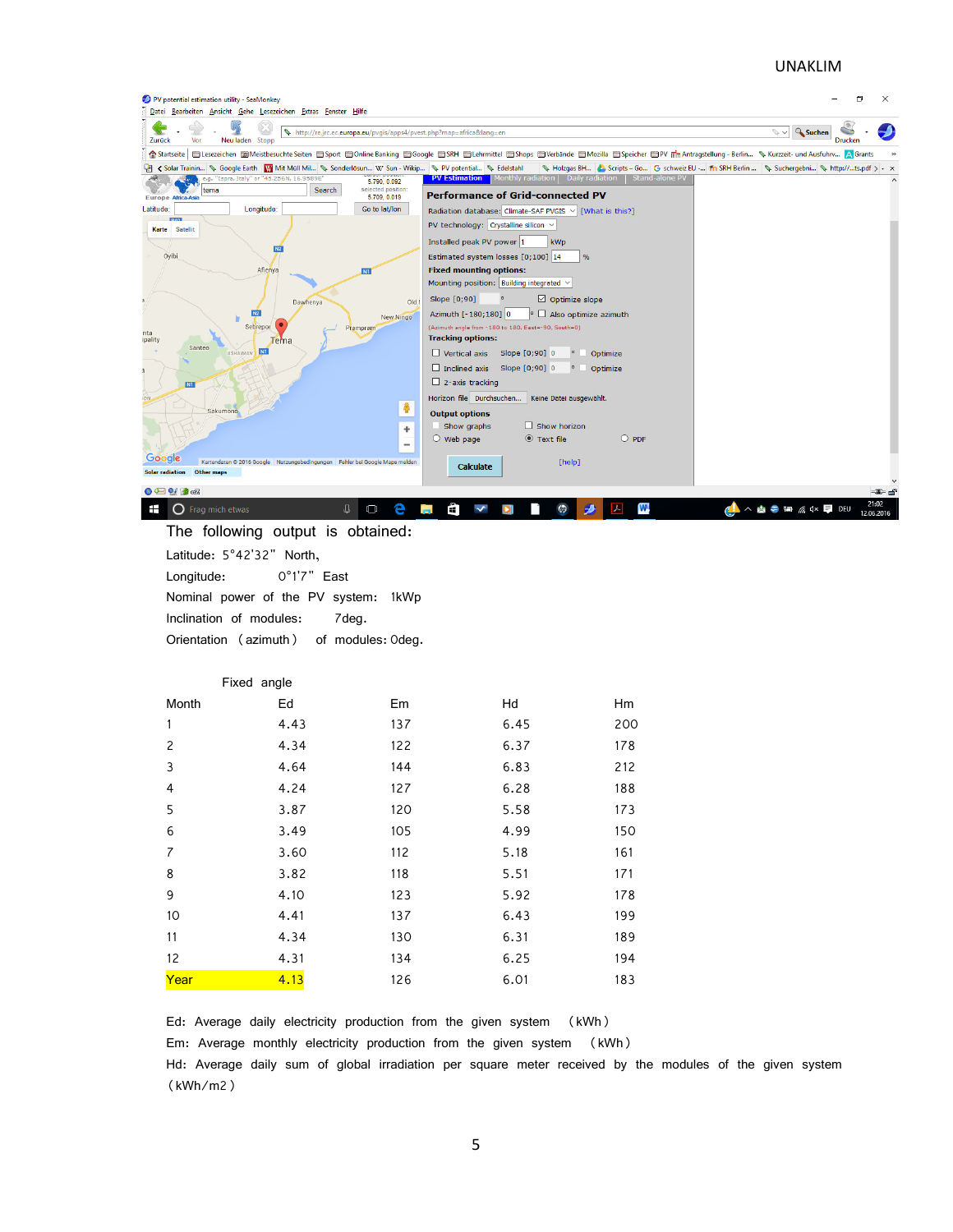Hm: Average sum of global irradiation per square meter received by the modules of the given system (kWh/m2)

PVGIS (c) European Communities, 2001-2012

Thus we have an annual average of the solar irradiation of about  $E_d = 4.13$  $kWh/$ ( $kW_0*d$ ) (see yellow number in the output) which gives for the size of the module

$$
P_{Peak} = \frac{0.938 \, kWh/d}{4.13 \, \frac{kWh}{kW_p * d}} = 0.23 \, kW_p
$$

We can choose e.g. two 130  $W_p$  modules 12 VDC connected parallel. The current is then I=260 W<sub>p</sub> / 12 V = 22 A which matches to the specified charge controller above (see the note in B)).

Alternatively we could use one 250  $W_p$  module for 24 V which also matches the specified charge controller of 15 A.

#### **F) Sizing of the cables**

Sizing of the cables means to determine an appropriate cross section or length so that the cable losses are minimized.

Every wire has a certain resistance, symbolized by R, which impedes the free flow of electric charges. This leads to a voltage drop along the wire. The unit of the electrical resistance R is Ohm, symbolized by  $\Omega$ , and defines the voltage drop (in Volt) at a defined current of 1 Ampere:

$$
1\Omega = \frac{1V}{1A}
$$

The resistance is specific for each material and depends on the length L and the cross section A of the wire according to

$$
R = \frac{L \varrho}{A}
$$

where  $\rho$  is the so called specific resistance of the material the wire is made of and for a length of 1m and a cross section of 1 mm<sup>2</sup>. Typical values can be found in tables. For copper or aluminum its e.g.

Copper:  $\varrho_{Cu} = 0.0179 \frac{\Omega \, mm^2}{m}$ Aluminum:  $\varrho_{Al}=0.0294\frac{\Omega\,mm^2}{m}$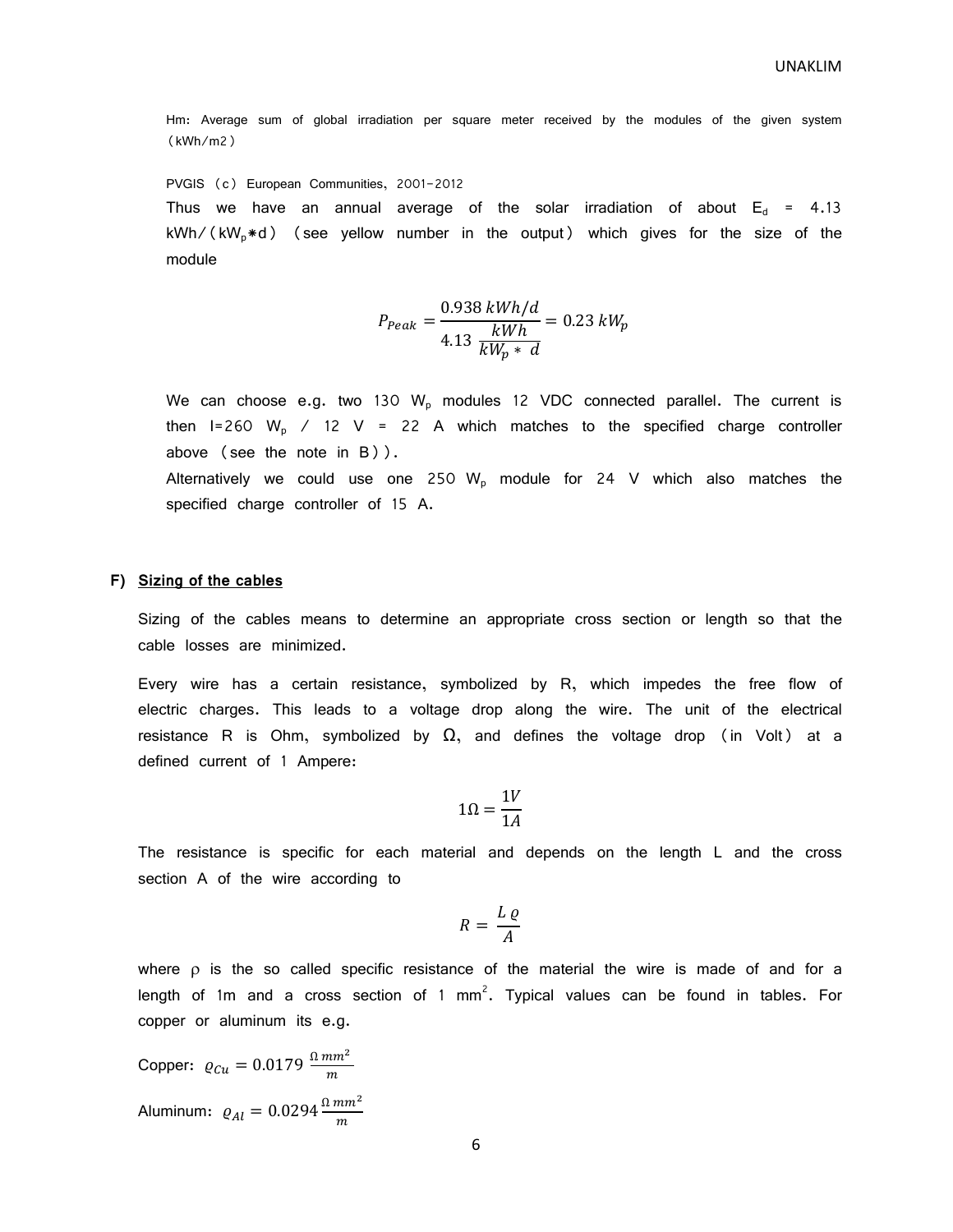Thus copper is better suited for wiring than aluminum since it has a smaller specific resistance leading to a higher conductance. (The conductance  $\kappa$  is the reciprocal of the specific resistance, thus it is  $\kappa_{Cu} = 56 \frac{m}{\Omega m m^2}$  and  $\kappa_{Al} = 34 \frac{m}{\Omega m m^2}$ ). The following example shows the efficiency loss due to the resistance for different cable cross sections.

#### **Example:**

Assume that the copper cable from the PV module to the charge controller is 5m. Since we have "+" and "-" wires, the total length is  $L = 10m$ . In the following examples we consider the resistance and voltage loss for two different cable cross sections:

a) A =  $1.5$  mm<sup>2</sup>

$$
R = \frac{L \varrho}{A} = \frac{10m \times 0.0179 \, \Omega \, mm^2 / m}{1.5mm^2} = 0.12 \Omega
$$

We assume that the PV module has a voltage of  $U = 12V$  and a power of  $P = 250W$ . This gives a current of  $I = \frac{P}{U}$  $\frac{P}{U} = \frac{250W}{12V}$  $\frac{230W}{12V} = 20.8A$ The voltage loss U<sub>loss</sub> due to the resistance is then  $U_{loss} = R \times I = 0.12 \Omega \times 20.8 A =$  $2.5 V$ 

This causes also a power loss of  $P_{loss} = U_{loss} \times I = 2.5 V \times 20.8 A = 52 W$  which is about 21% power loss compared to the rated power (250W).

b) Now we consider a larger cross section  $A = 6mm^2$  $R=\frac{LQ}{4}$  $=\frac{10 m \times 0.0179 \Omega m m^2/m}{6 m^2}$  $\frac{6.00 \text{ m} \cdot \text{m} \cdot \text{m}}{6.00 \text{ m}^2} = 0.03 \Omega$ 

 $\overline{A}$ 

This causes a voltage loss of  $U_{loss} = R \times I = 0.03V \times 20.8A = 0.624V$  which gives a power loss of only  $P_{loss} = U_{loss} \times I = 0.624 \text{ V} \times 20.8 \text{ A} = 13 \text{ W}$ , i.e. only 5.2%.

**Conclusion: The bigger the cross section of the cable the lower is the voltage and power loss. In practice, the power loss should be restricted to 1-3%.** 

Therefore we obtain from the above formulas for the appropriate cross section

$$
A = \frac{L P_{PV}}{0.03 U^2} = \frac{L P_{PV}}{0.03 \kappa U^2} = \frac{L I^2}{0.03 \kappa P_{PV}}
$$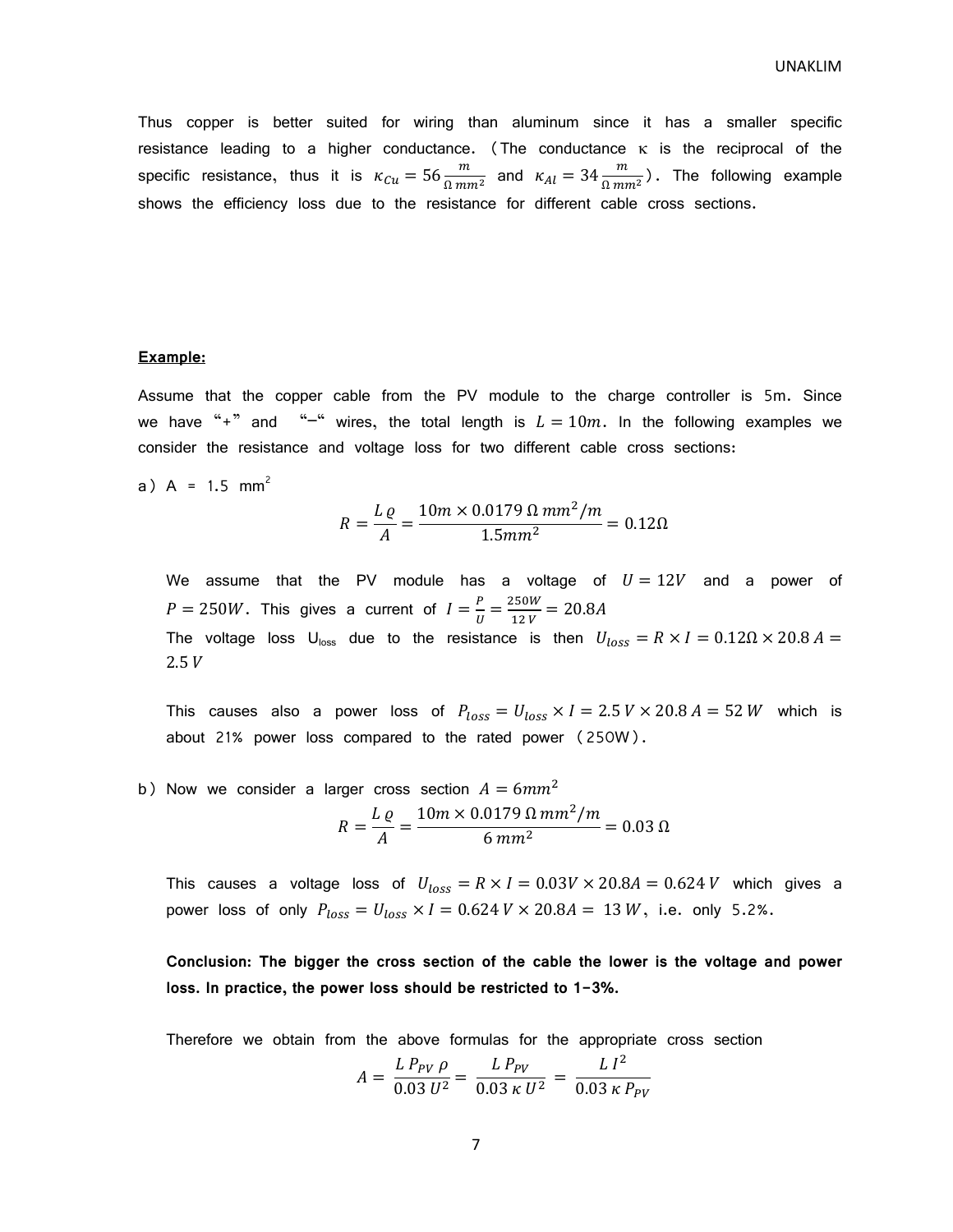$P_{PV}$  – rated power of the module  $U -$  rated voltage of the module  $I -$  rated amperage of the module

**Example:** L = 10 m, P = 250 W, U = 12 V  

$$
A = \frac{L P_{PV}}{0.03 \kappa U^2}
$$

$$
=\frac{10m \cdot 250W}{0.03 \cdot 56m/\Omega m m^2 \cdot 12^2 V^2} = 10 \, mm^2
$$

In order to restrict the cable losses to  $3%$  a cross section of 10 mm<sup>2</sup> is required if we operate at a system voltage of 12 V.

Operating at 24 V we obtain

$$
A = \frac{L P_{PV}}{0.03 \,\kappa \, U^2}
$$

$$
= \frac{10m \cdot 250W}{0.03 \cdot 56m/\Omega m m^2 \cdot 24^2 V^2} = 2.6 \, mm^2
$$

Standard sizes for cables in photovoltaics are: 0.75  $mm<sup>2</sup>$ 1.5  $mm<sup>2</sup>$ 2.5  $mm<sup>2</sup>$ 4.0  $mm^2$ 6.0  $mm^2$ 10.0  $mm^2$ 

- 16.0  $mm^2$
- 35.0  $mm<sup>2</sup>$

In practice, the following diagrams can be used for a 12V or a 24V photovoltaic system respectively, in order to determine the cable cross section.

Typically, PV modules are delivered with cable cross sections of 4 mm<sup>2</sup> or 6 mm<sup>2</sup>. Using these fixed cable cross sections the length between PV modules and charge controller should be as short as possible. It can also be estimated from the above formula according to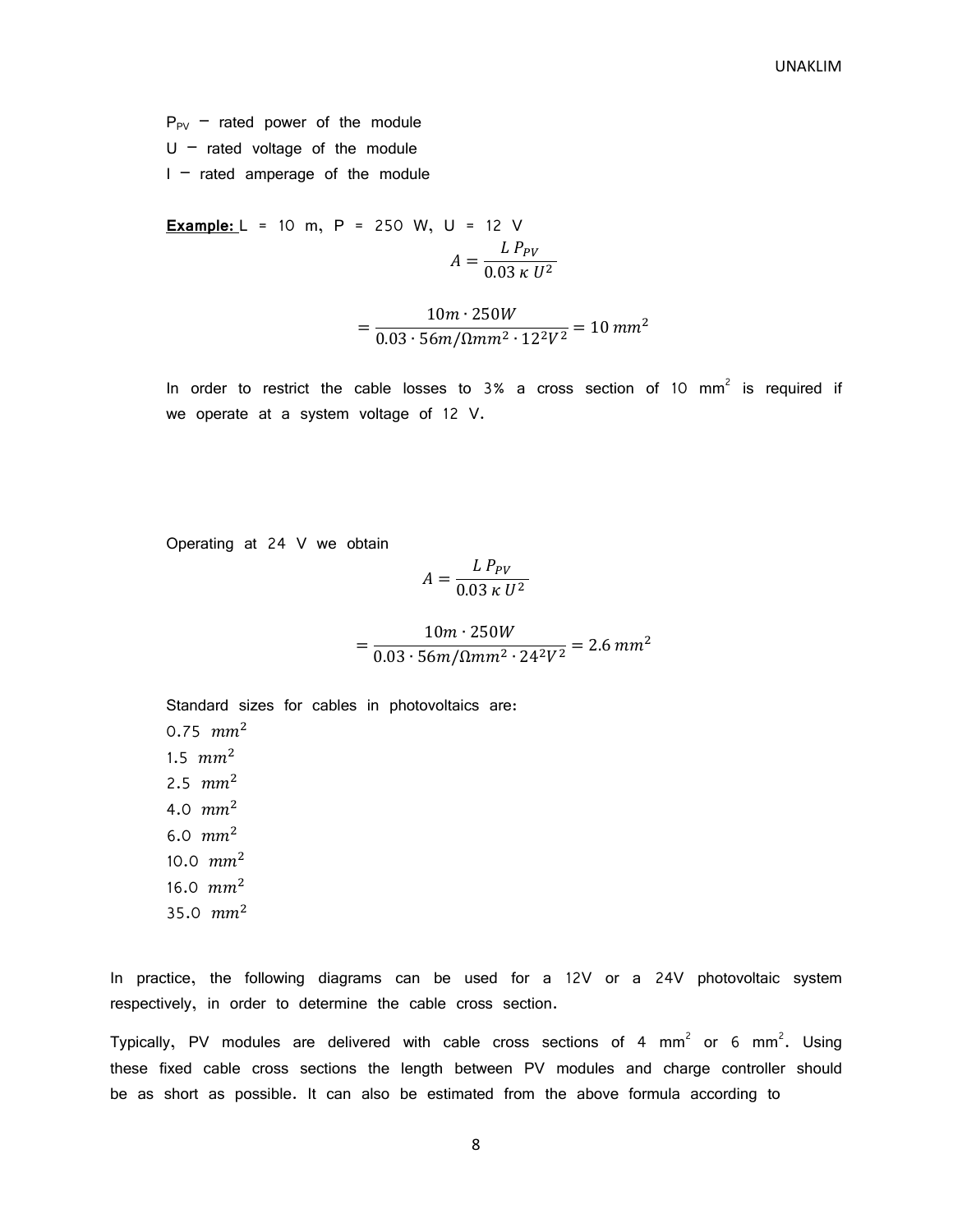$$
L = \frac{0.03 \, A \, \kappa \, U^2}{P_{PV}}
$$

**Example:** For a 4 mm<sup>2</sup> cable cross section this gives e.g.

- 12 V system voltage:  $L_{max} = 3.8$  m
- 24 V system voltage:  $L_{max}$  = 15 m

**Thus, if a long wire between PV modules and charge controller is required one should use a system voltage of 24 V.**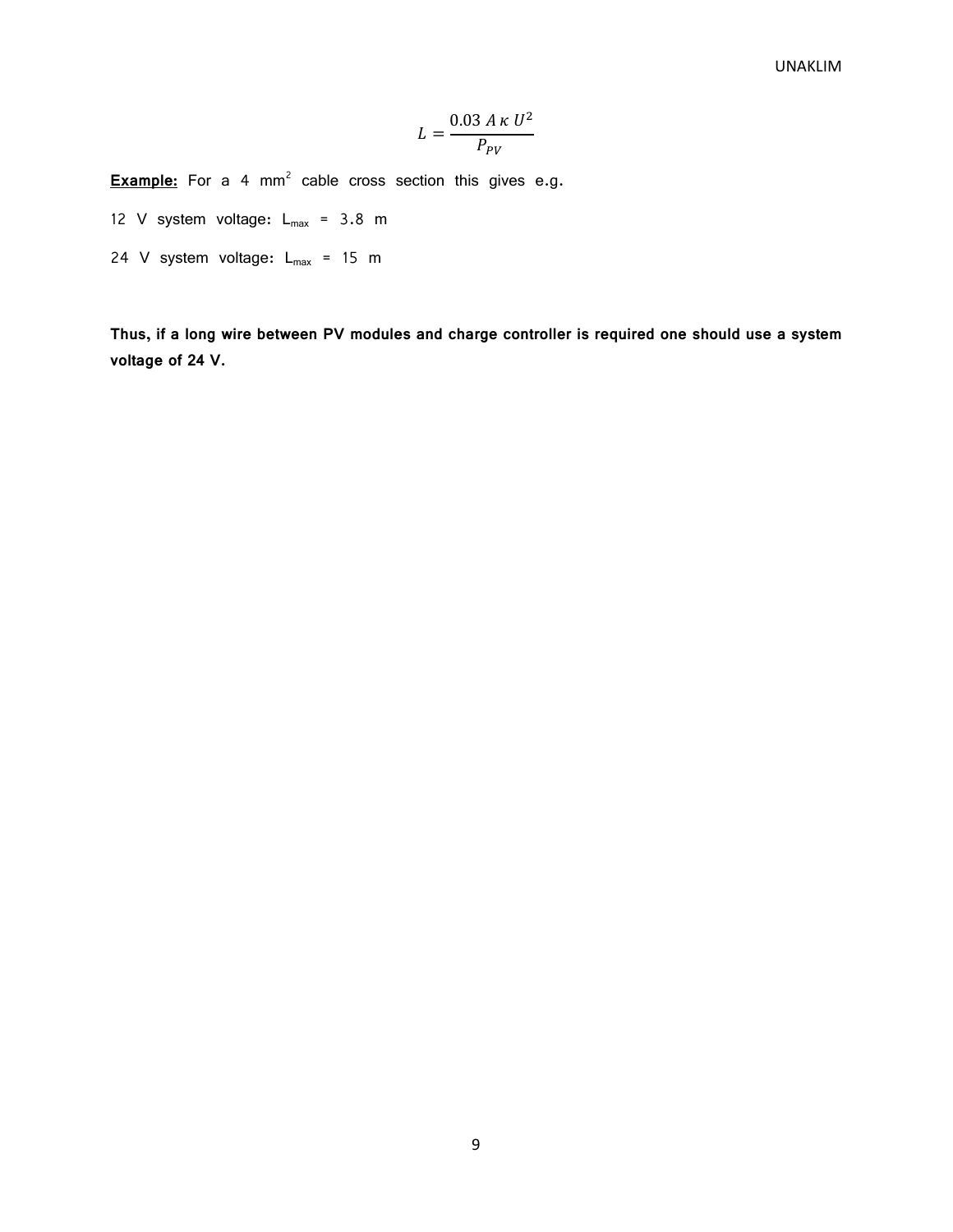

#### **Cable cross sections for a 12V system: cable losses 3%**

**Cable cross section for a 24V system: cable losses 3%**

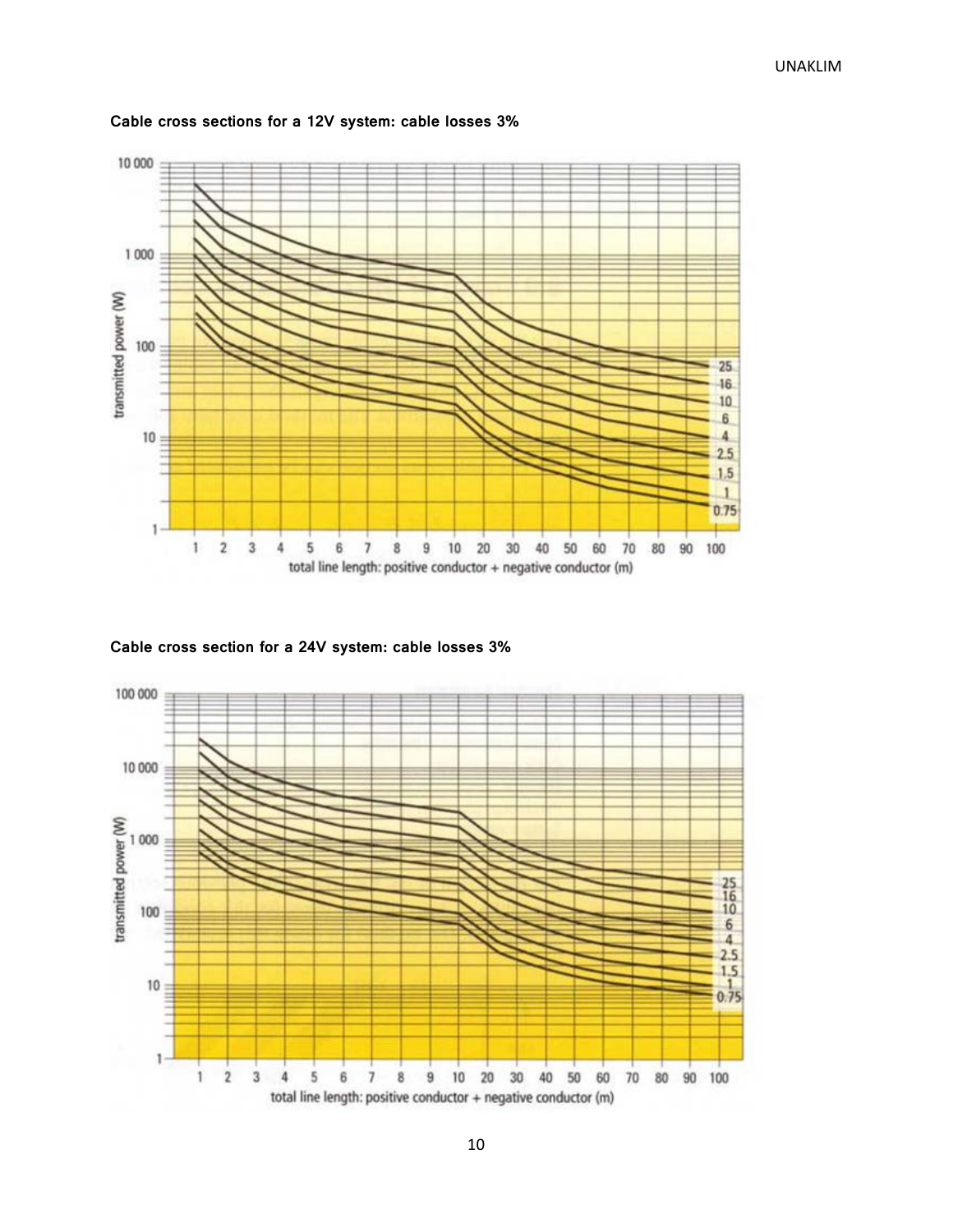UNAKLIM

#### **G) Fuses**

Fuses are used in order to protect the system from overcurrent due to dysfunction. The amperage of the fuses is chosen to be the maximum allowed current, i.e. in our example 30A for 12 V system voltage and 15A for the 24 V system voltage.

#### **H) System Diagram**

#### **Example:**

a) Complete off-grid PV system, 12V

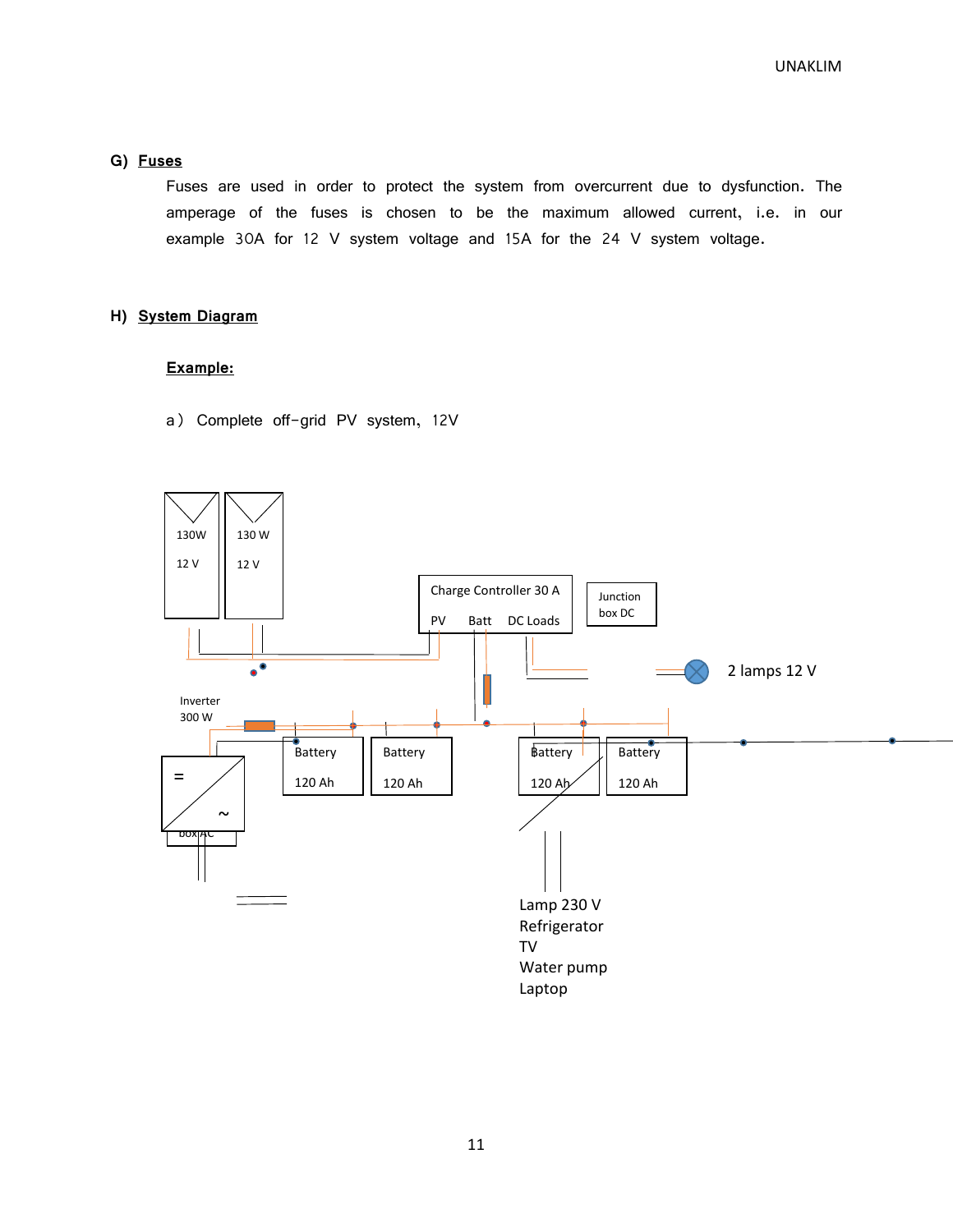b) Complete off-grid PV system, 24V

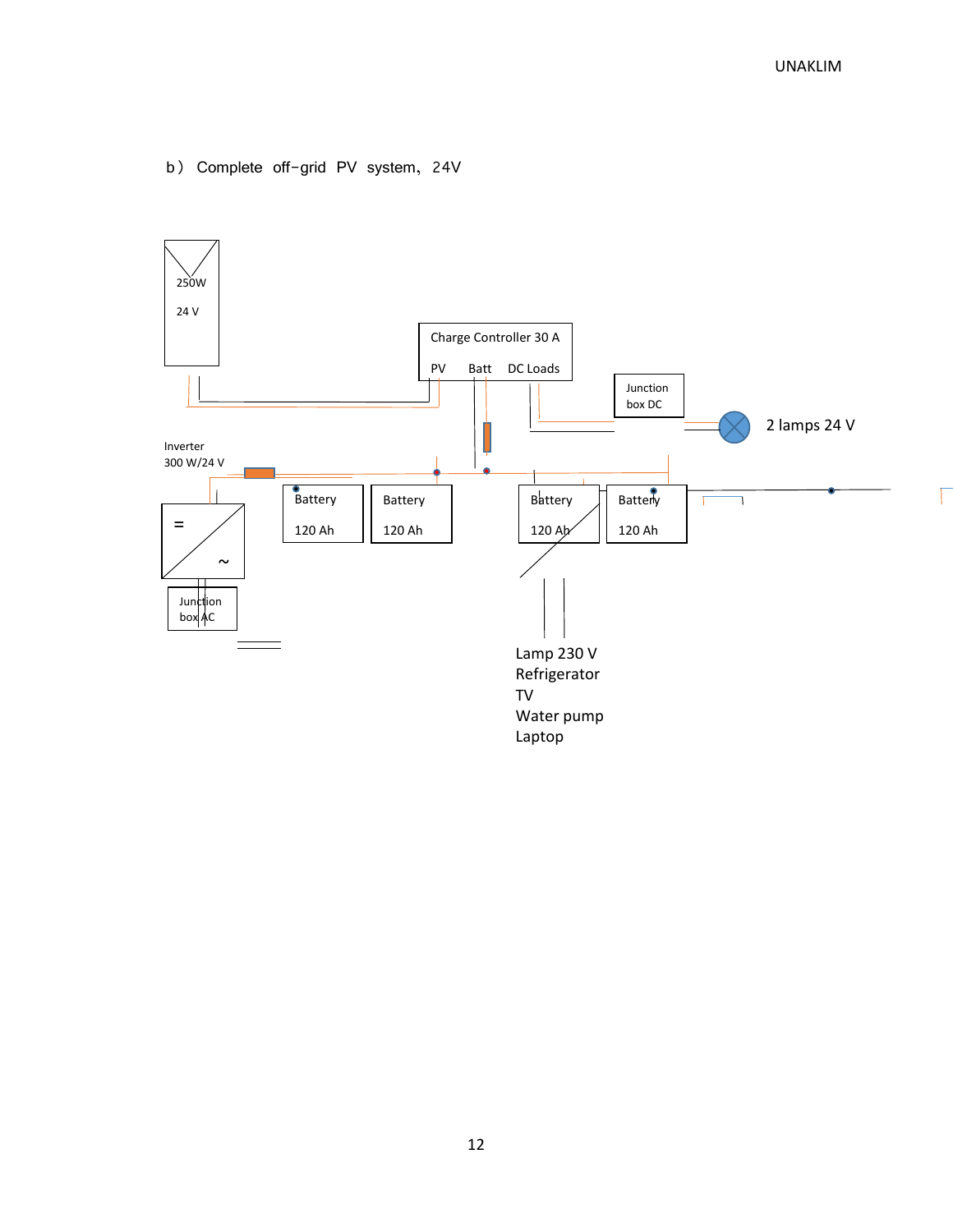## **Templates for Planning and Sizing**

### A) Electric Power Consumption Analysis

| Loads        | Voltage  | <b>AC Power</b> | DC Power        | <b>Daily</b> | <b>Daily</b><br>energy |
|--------------|----------|-----------------|-----------------|--------------|------------------------|
|              | U (Volt) | $P_{AC}$ (Watt) | $P_{DC}$ (Watt) | operation    | consumption E          |
|              |          |                 |                 | time(h)      | (Wh/d)                 |
|              |          |                 |                 |              |                        |
|              |          |                 |                 |              |                        |
|              |          |                 |                 |              |                        |
|              |          |                 |                 |              |                        |
|              |          |                 |                 |              |                        |
|              |          |                 |                 |              |                        |
|              |          |                 |                 |              |                        |
|              |          |                 |                 |              |                        |
|              |          |                 |                 |              |                        |
|              |          |                 |                 |              |                        |
|              |          |                 |                 |              |                        |
|              |          |                 |                 |              |                        |
|              |          |                 |                 |              |                        |
|              |          |                 |                 |              |                        |
|              |          |                 |                 |              |                        |
| <b>Total</b> |          |                 |                 |              |                        |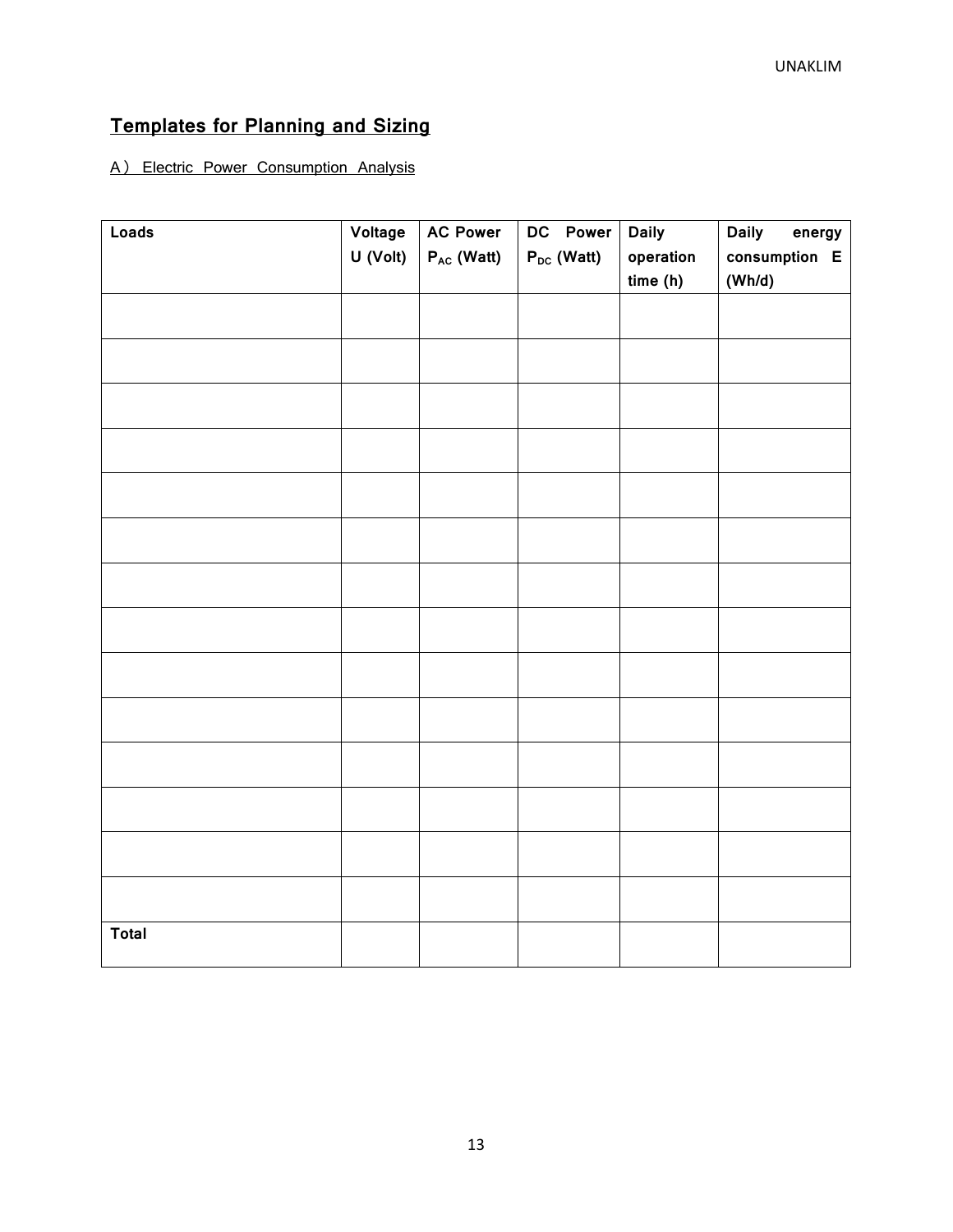B) System voltage and size of the charge controller

$$
I=\frac{P}{U}
$$

C) Size of the battery

$$
C = \frac{D \times E}{U \times DoD}
$$

DoD – Depth of Discharging (average 0.5)  $D$  – number of cloudy reserve days (in d)  $E -$  energy demand (in Wh/d)  $U -$  voltage (typically 12 V, 24 V, 48 V)

D) Dimensioning of the inverter:

E) Sizing of the PV module:

$$
P_{Peak} = \frac{E}{E_d}
$$